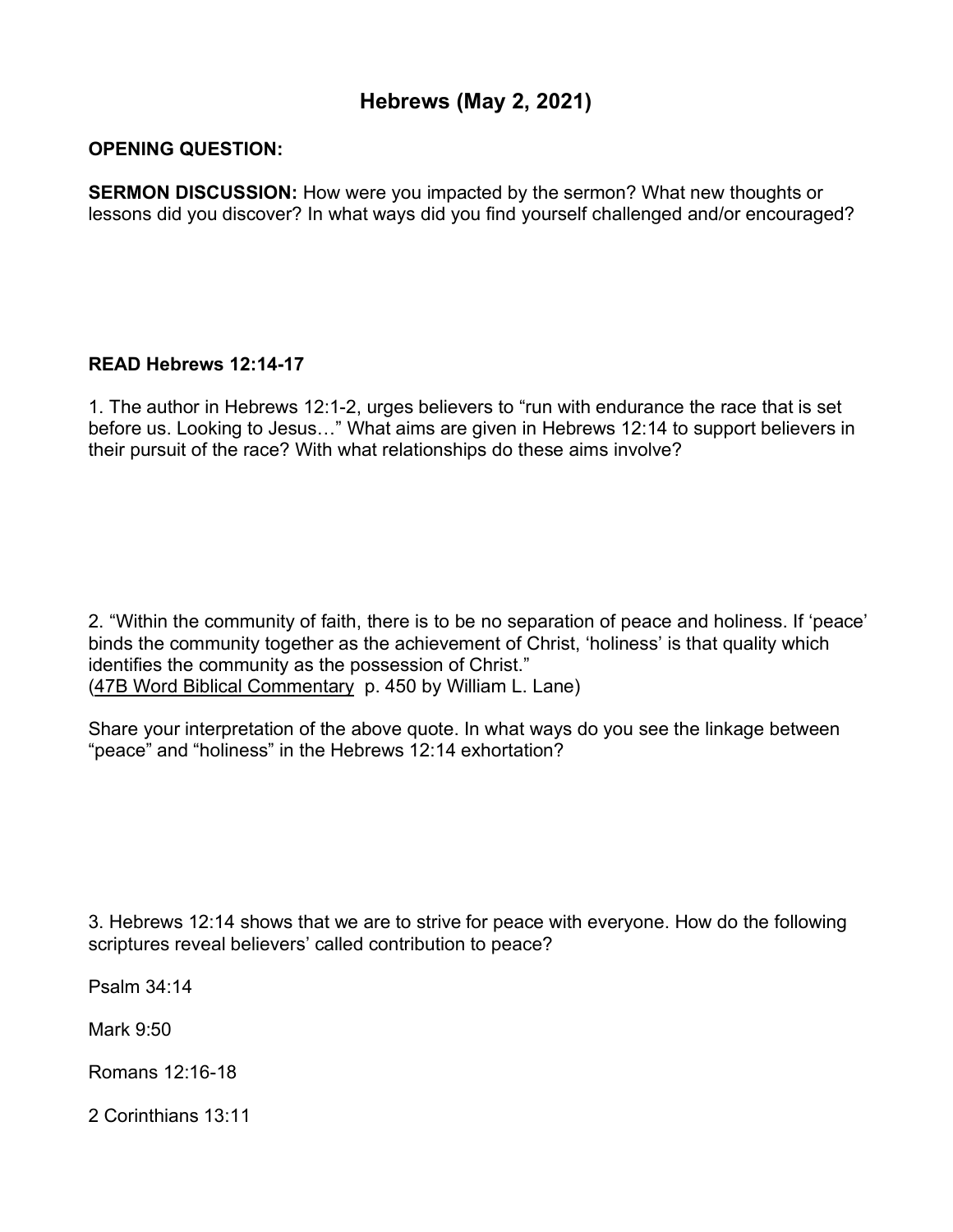4. What do the following scriptures disclose about holiness (also righteousness)?

Hebrews 12:14

2 Corinthians 5:21

Philippians 3:9

1 Peter 1:15

1 John 3:2

5. "Christian vigilance is the proper response to a peril that poses an imminent threat to the entire community. The danger is first envisioned as the forfeiture of the grace of God through carelessness." (47B Word Biblical Commentary p. 452 by William L. Lane)

The Hebrew author's concern for the spiritual health of the believers' community is evident in the charge to "see to it that…" in Hebrews (12:15-17). For what should they be vigilant about? How would carelessness regarding these things impact the individual and the community?

6. What is the "root of bitterness" and what is it power according to Deuteronomy 29:18 and Hebrews 12:15?